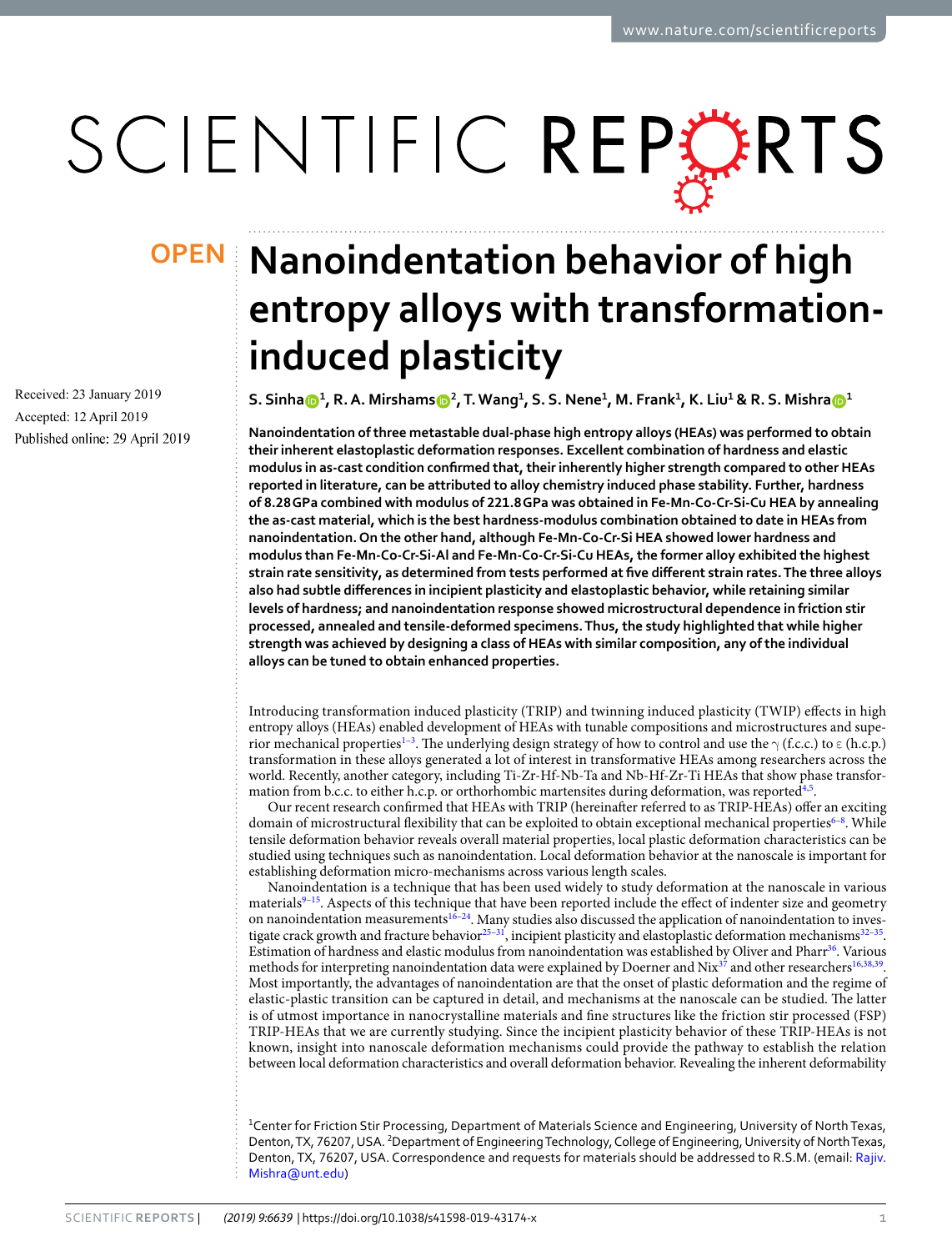<span id="page-1-0"></span>

| Alloy    | Hardness (GPa)  | Modulus (GPa)   |
|----------|-----------------|-----------------|
| CS-HEA   | $5.33 \pm 0.21$ | $156.0 \pm 9.0$ |
| Al-HEA   | $6.38 \pm 0.36$ | $205.7 + 5.2$   |
| $Cu-HEA$ | $6.83 \pm 0.39$ | $192.6 + 5.5$   |

**Table 1.** Hardness and elastic modulus values of present TRIP-HEAs in as-cast condition. Note: Strain rate =  $5 \times 10^{-2}$  s<sup>-1</sup>.

of the  $\gamma$  (f.c.c.) and  $\varepsilon$  (h.c.p.) phases and establishing the connection between deformation mechanisms across length scale will enable prediction of the deformation behavior.

Here, we present nanoindentation behavior of CS-HEA<sup>[6](#page-8-4)</sup>, Al-HEA<sup>[7](#page-8-13)</sup> and Cu-HEA<sup>[8](#page-8-5)[,40](#page-9-5)</sup> — three TRIP-HEAs that have similar but not the same composition. In fact, Al-HEA and Cu-HEA were derived from the CS-HEA composition (nominal compositions presented later). The premise for studying these three alloys is that we can obtain the nanoindentation properties (hardness and elastic modulus) of TRIP-HEAs as a class of HEAs, yet capture the subtle differences that result from alloy chemistry-induced phase stability. To achieve this objective, and to elaborate the inherent incipient plasticity of these alloys, the comparison of nanoindentation properties is focused on as-cast materials. Additional objectives of this study are to obtain information about the intrinsic deformability of  $\gamma$  (f.c.c.) and ε (h.c.p.) phases, and to study nanoindentation behavior in processed and deformed conditions. A complete understanding of the latter topics requires rigorous study over time, since these TRIP-HEAs encompass a huge domain of microstructural variation. However, the present work aims to investigate the microstructural dependence of nanoindentation behavior. Therefore, some specific experiments on thermomechanically processed (FSP and annealed) and tensile deformed specimens are also included in this study.

### **Results and Discussion**

**Hardness and modulus of as-cast materials from nanoindentation.** Hardness and elastic modulus values of as-cast CS-HEA, Al-HEA and Cu-HEA obtained from nanoindentation are presented in Table [1.](#page-1-0) Cu-HEA shows the highest hardness among the three alloys (6.83 GPa), while Al-HEA exhibits highest modulus of 205.7 GPa. The hardness-modulus combinations of Al-HEA and Cu-HEA are similar, with the elastic modulus being close to that of steel. However, CS-HEA has a lower hardness and modulus than Al-HEA and Cu-HEA. Recently, Li et al. studied the elastic modulus of five HEAs in their f.c.c. and h.c.p. phases<sup>[41](#page-9-6)</sup>. They showed the variation of elastic modulus with alloy chemistry when all five compositions are in the same phase, as well as variation with f.c.c. or h.c.p. crystal structure for a particular alloy composition. Clearly, the elastic modulus of HEAs depends on both alloy chemistry as well as crystal structure. Due to this reason, in our as-cast materials, characteristic elastic modulus and hardness were obtained (irrespective of measured position) for each of our three alloys, indicating that the lattice distortion due to alloy chemistry is also an important factor in the as-cast materials (and not just f.c.c. or h.c.p. crystal structure). CS-HEA and Al-HEA are more metastable with ε (h.c.p.)-dominated microstructure in as-cast condition<sup>[6,](#page-8-4)[7](#page-8-13)</sup> (Fig. [1\(a1,a2\)](#page-2-0)); while addition of Cu stabilizes  $\gamma$  (f.c.c.) phase and hence, Cu-HEA has γ (f.c.c.)-dominated microstructure[8](#page-8-5)[,40](#page-9-5) (Fig. [1\(a3\)\)](#page-2-0). Therefore, crystal structure of constituent phases is not the only factor influencing nanoindentation properties of HEAs. Since all the as-cast materials are coarse-grained (of the order of several microns), a polycrystalline effect (from grain boundaries) is also ruled out. Therefore, the difference in nanoindentation hardness/modulus is attributed to alloy chemistry. Alloying elements influence the dimensionless shear strength in HEAs<sup>[42](#page-9-7)</sup>. Both Al-HEA and Cu-HEA are derived from CS-HEA composition, but adding an extra element (Al or Cu) altered the ideal shear strength, and resulted in differences in nanoindentation properties. The higher hardness/modulus from nanoindentation of Al-HEA and Cu-HEA suggests that both Al and Cu increase the ideal shear strength from the CS-HEA composition, while CS-HEA has lower hardness/modulus due to larger shear instability.

From the standpoint of high entropy alloys, alloy chemistry is expected to have such a direct effect on nanoindentation behavior. Conceptually, each constituent element in a HEA is considered to be a solute embedded in the surrounding alloy matrix<sup>[43](#page-9-8)</sup>. The fundamental source of strengthening is the interaction of dislocations with local compositional fluctuations. Therefore, intuitively, introducing a new alloying element could cause more local concentration fluctuations, thus triggering local modulus variation and associated dislocation line energy variation. Since nanoindentation behavior is strongly dependent on incipient dislocation activity, the alloy chemistry dependence of nanoindentation is more pronounced. On the other hand, the alloy chemistry effect on bulk deformation behavior is relatively indirect. In the case of micro/macro length scale deformation behavior, alloying additions influence the stability of the constituent phases in the microstructure, and in turn decide the overall mechanical response upon loading.

**Strain rate dependence of nanoindentation behavior of as-cast materials.** The hardness/modulus values obtained from nanoindentation must, however, be considered in light of the sensitivity of nanoin-dentation behavior to loading rate<sup>[44](#page-9-9)</sup>. The nanoindentation load-displacement curves of the three as-cast HEAs at different strain rates are shown in Fig.  $1(b-d)$ . Higher strain rate shifts the curve upwards, and the measured hardness also increases with increasing loading rate indicating the strain rate sensitivity of these alloys. The relative shifts in load-displacement curves suggest that CS-HEA has higher strain rate sensitivity as compared to Al-HEA and Cu-HEA.

Strain rate sensitivity (m) was calculated from nanoindentation results by taking the slope of the log-log plot of hardness versus strain rate (Fig. [1\(e\)\)](#page-2-0). The 'm' values for CS-HEA, Al-HEA and Cu-HEA were 0.21  $\pm$  0.04,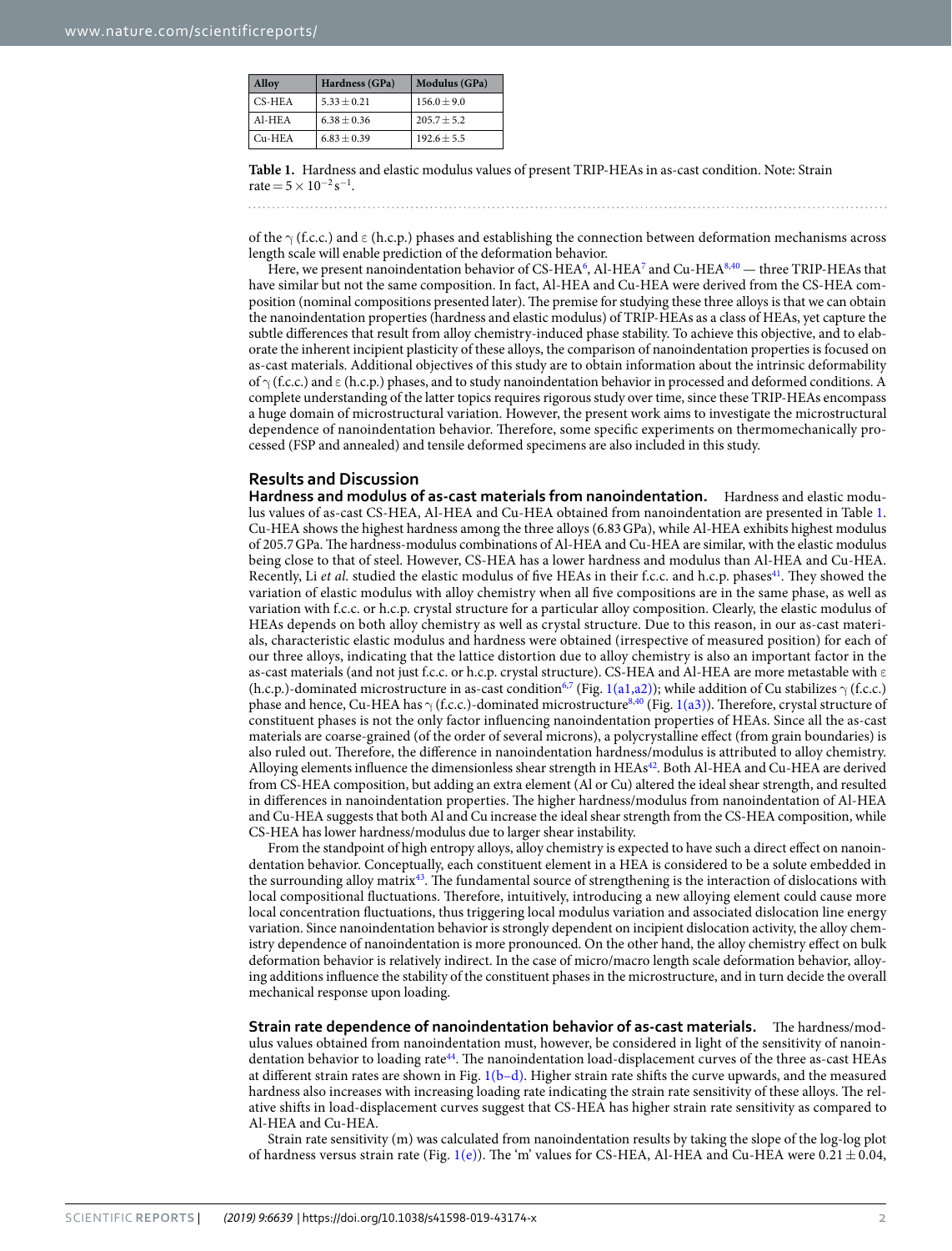

<span id="page-2-0"></span>**Figure 1.** (**a**) EBSD phase maps showing microstructure of as-cast (a1) CS-HEA (a2) Al-HEA (a3) Cu-HEA; comparison of representative load-displacement curves obtained from nanoindentation tests at different strain rates for as-cast (**b**) CS-HEA (**c**) Al-HEA and (**d**) Cu-HEA; (**e**) hardness as a function of strain rate for the three HEAs for strain rate sensitivity calculation.

 $0.12 \pm 0.04$  and  $0.04 \pm 0.02$ , respectively. This calculation confirms that although CS-HEA has lower hardness/ modulus than Al-HEA and Cu-HEA, it has higher strain rate sensitivity.

**Calculation of maximum shear stress.** Nanoindentation load-displacement curves reflect dislocation activity because displacement bursts (leading to pop-ins in the curve) are related to activation of dislocation sources<sup>[45](#page-9-10)[–47](#page-9-11)</sup>. The displacement bursts become less prominent with increasing strain rate. Therefore, curves from low strain rate tests are more appropriate for analyzing dislocation activity. At the same time, the first displace-ment burst is independent of strain rate<sup>[45](#page-9-10)</sup>. Load corresponding to the first displacement burst can be used to calculate maximum shear stress below the indenter[45](#page-9-10) and could correspond to the first nucleation of dislocations under the indenter<sup>[46](#page-9-12)[,47](#page-9-11)</sup>. However, various schools of thought have been offered<sup>[45](#page-9-10)</sup>. Schuh mentioned that the pop-in event is most likely related to a heterogeneous process like dislocation source activation or multiplication, and undetectable dislocation activity may precede the pop-in<sup>[48](#page-9-13)</sup>. Analysis of the nanoindentation load-displacement curve certainly provides valuable insight about incipient plasticity and elastoplastic deformation behavior of the material[49](#page-9-14)[,50](#page-9-15). The displacement bursts (which reflect dislocation mediated plastic activity) are separated by elastic portions, so that the transition in elastic-plastic behavior can be predicted from the curves.

Load-displacement curves for the present TRIP-HEAs at low strain rate  $(1 \times 10^{-2} \text{s}^{-1})$  and the enlarged initial parts of the curves are shown in Fig. [2\(a,b\),](#page-3-0) respectively. The loads corresponding to the first displacement burst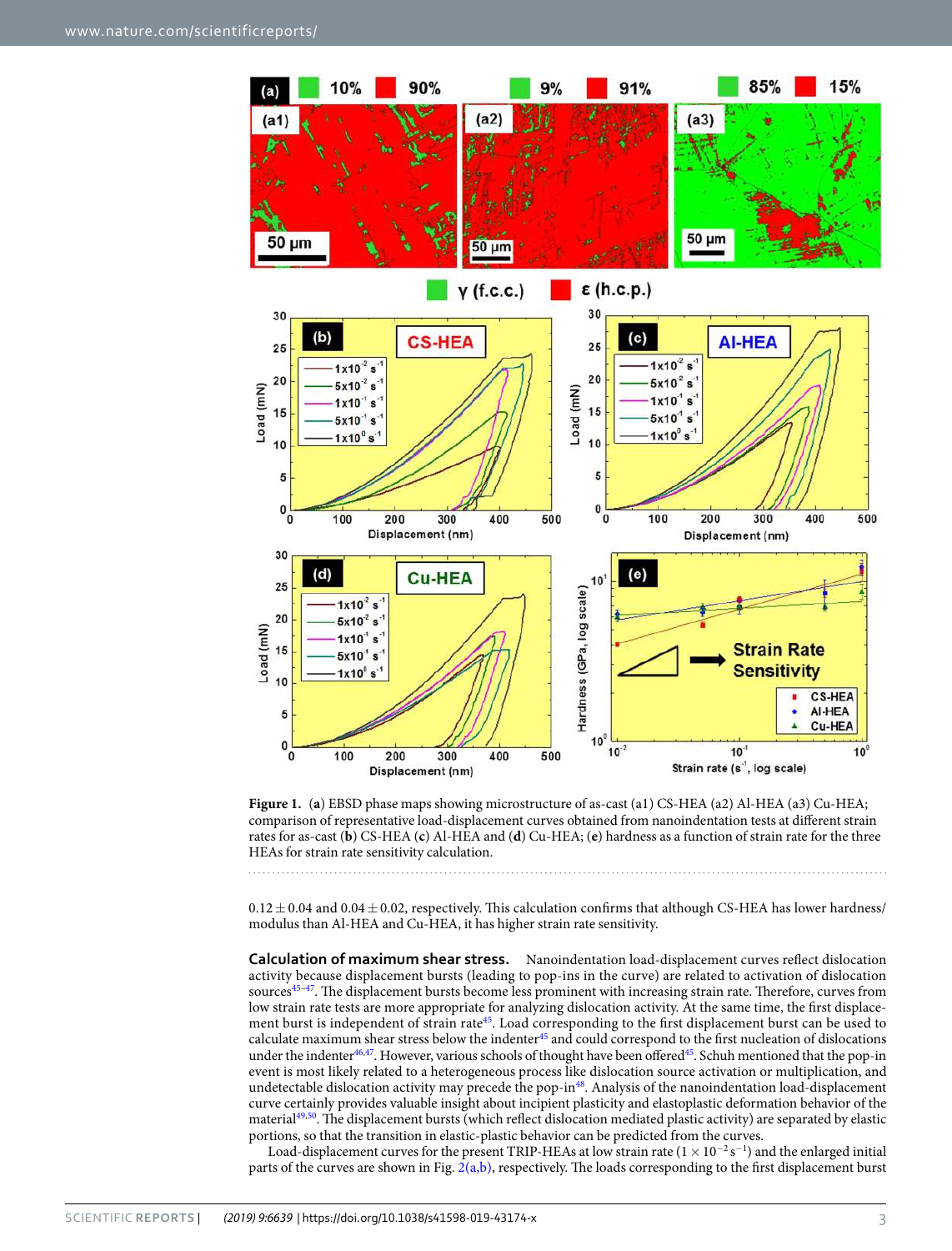

<span id="page-3-0"></span>**Figure 2.** (a) Load-displacement curves from nanoindentation test (at  $1 \times 10^{-2}$  s<sup>-1</sup> strain rate) of as-cast CS-HEA, Al-HEA and Cu-HEA, and (**b**) enlarged initial portion of the curve for calculation of maximum shear stress.

are 0.018 mN, 0.026 mN and 0.024 mN for CS-HEA, Al-HEA and Cu-HEA, respectively. The region of the first displacement burst is marked by a bracket and arrow of the same color as the corresponding curve in Fig. [2\(b\),](#page-3-0) i.e. red for CS-HEA, blue for Al-HEA and green for Cu-HEA. The maximum shear stress under the indenter ( $\tau_{\rm max}$ ) was calculated using Eq.  $(1)^{47}$  $(1)^{47}$  $(1)^{47}$  $(1)^{47}$  $(1)^{47}$ ,

$$
\tau_{\text{max}} = 0.31 \left( \frac{6PE_r^2}{\pi^3 R^2} \right)^{1/3},\tag{1}
$$

<span id="page-3-1"></span>and

$$
E_r = \left[\frac{1 - \nu_S^2}{E_S} + \frac{1 - \nu_{ind}^2}{E_{ind}}\right]^{-1},
$$
\n(2)

where  $E_r$  is the reduced modulus of the indenter/sample system; P is the load corresponding to the first displacement burst; R is the tip radius (50 nm);  $v_s$  and  $v_{\text{ind}}$  are the Poisson ratios of sample (0.3) and indenter (0.07), respectively;  $\rm E_{s}$  and  $\rm E_{ind}$  are the Young's moduli of the sample and indenter (1000 GPa), respectively.

Maximum shear stress from the nanoindentation curve is an estimate of the theoretical shear strength of the material<sup>45-[47](#page-9-11)</sup>. The values for  $\tau_{\rm max}$  for CS-HEA, Al-HEA and Cu-HEA of 8 GPa, 12.6 GPa and 11.5 GPa, respectively, project the difference in incipient plastic response of these TRIP-HEAs. At the same time, the frequency and nature of displacement bursts characterize the inherent elastoplastic behavior of the three alloys<sup>[45](#page-9-10)</sup>. For example, in Fig. [2\(b\)](#page-3-0), the curve for Cu-HEA shows more pronounced displacement bursts, while the curves for CS-HEA and Al-HEA display short displacement bursts with elastic regions in between. Since the latter two alloys are h.c.p.-dominated, fewer slip systems are available compared to Cu-HEA, which is f.c.c.-dominated. Hence, large displacement bursts occur in Cu-HEA (one characteristically large burst is marked by black arrow in Fig.  $2(b)$ ); while the small displacement bursts in CS-HEA and Al-HEA indicate that dislocations are nucleated, but the resistance to dislocation motion suppresses overall dislocation activity. Again, between CS-HEA and Al-HEA (both h.c.p.-dominated), Al-HEA shows longer elastic regions between the characteristic small displacement bursts than CS-HEA. Thus, the greater inherent resistance to plastic deformation (or activation of dislocation sources) in Al-HEA is also consistent with the higher maximum shear stress (and hence theoretical shear strength) in Al-HEA than CS-HEA. This is due to higher lattice distortion effect in Al-HEA because Al is the largest atom in this alloy.

However, Li et al.<sup>[42](#page-9-7)</sup> discussed intrinsic ductility/brittleness based on the competition between ideal tensile strength (ITS), the propensity of brittle cleavage fracture; and ideal shear strength (ISS), the propensity of plastic flow, at the tip of a sharp crack. A lower ratio of ITS to ISS favors crack propagation rather than crack blunting, while a higher ratio indicates higher intrinsic ductility. CS-HEA showed higher yield stress (YS) in tension than Al-HEA in the as-cast condition and exceptional YS and ultimate tensile strength (UTS) after microstructural tailoring via FSP<sup>[6](#page-8-4)</sup>. Subsequently, the design of Al-HEA<sup>[7](#page-8-13)</sup> enabled further improvement in strain hardening ability; wherein through suitable annealing treatment of as-FSP material, exceptional strength-ductility index was realized, while maintaining UTS close to CS-HEA. Therefore, the present nanoindentation study leads to the reasonable conclusion that while CS-HEA seems to possess higher intrinsic ductility, Al-HEA also has advantages on account of its intrinsic higher shear strength and incipient plasticity response.

During the early stages of deformation, more localized plastic deformation events occur in CS-HEA as compared to Al-HEA. On the other hand, Al-HEA also undergoes localized plastic deformation events but shows greater resistance to onset of plastic deformation. Despite these subtle differences, both alloys show similar intrinsic elastic-plastic behavior. Therefore, microstructural tuning of any of these alloys to obtain superior deformation response is possible.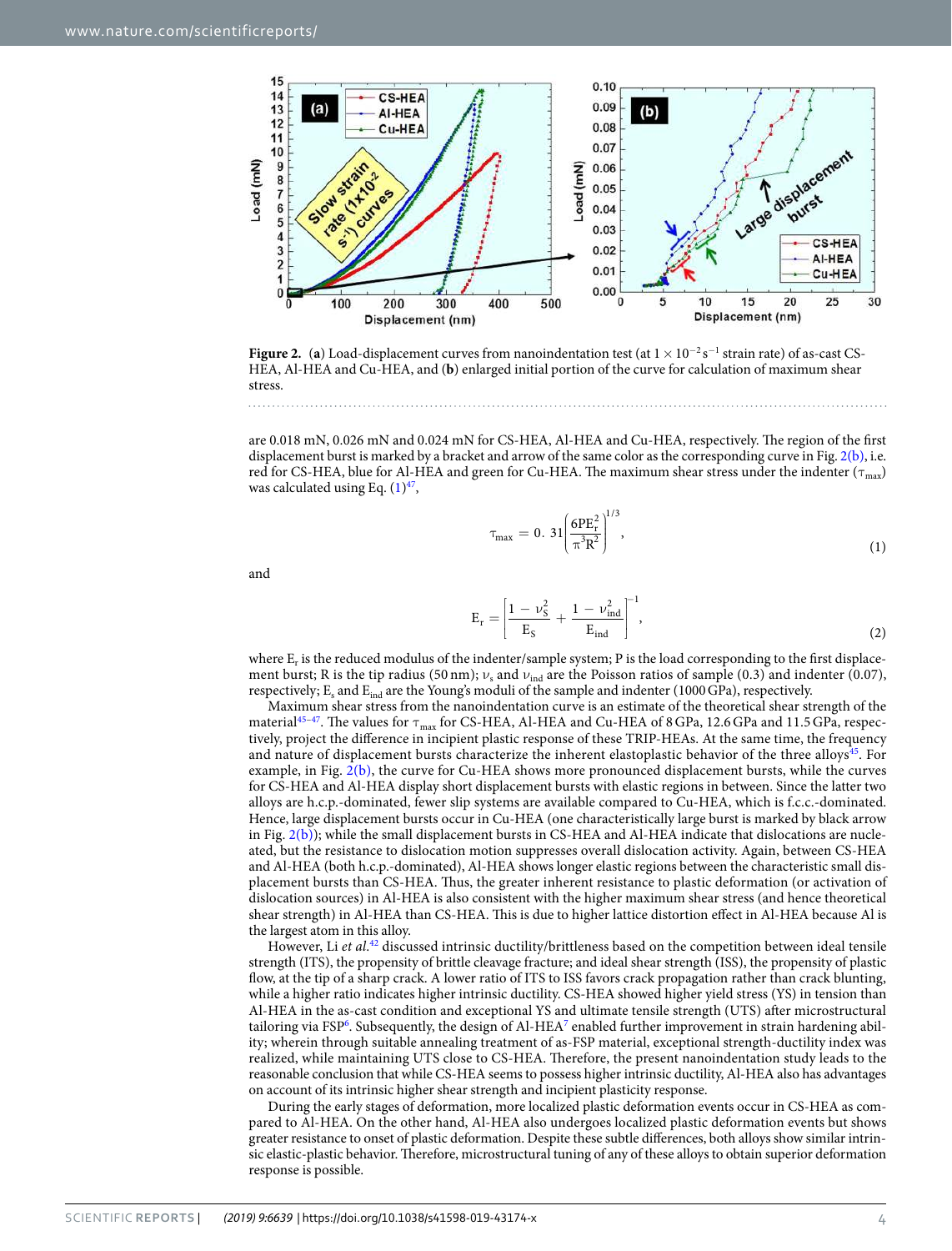<span id="page-4-0"></span>

| <b>Specimen condition</b> | Hardness (GPa)  | <b>Modulus</b> (GPa) |  |
|---------------------------|-----------------|----------------------|--|
| $As-FSP$                  | $4.1 \pm 0.19$  | $117.3 \pm 3.9$      |  |
| Annealed                  | $3.44 \pm 0.41$ | $103.4 \pm 5.2$      |  |
| Tensile deformed          | $4.45 \pm 0.39$ | $131.0 \pm 4.4$      |  |

**Table 2.** Hardness and modulus of as-FSP, annealed and tensile deformed CS-HEA.



<span id="page-4-1"></span>**Figure 3.** EBSD maps of nanoindented specimens of (**a1**,**a2**) as-FSP, (**b1**,**b2**) annealed; and (**c1**,**c2**) deformed CS-HEA (IQ map in inset in (**c1**) shows the original impression of an indent captured in EBSD, while in the IPF and phase maps, the indents are outlined and shaded black.); EDS compositional analysis of the annealed microstructure in the (**d1**) matrix and (**d2**) precipitate.

**Microstructural dependence of nanoindentation behavior.** The evolution of nanoindentation behavior with microstructural evolution from as-FSP condition to subsequent annealed and tensile deformed conditions was studied using a mini-tensile specimen of CS-HEA. The hardness and modulus in these three microstructural states were measured from nanoindentation and are shown in Table [2](#page-4-0). However, note that the values obtained in this specific experiment must not be compared with the other values displayed for as-cast materials, because the specific tests were carried out on unmounted mini-tensile specimens glued on top of a cylindrical mount (unlike bigger mounted specimens for the as-cast materials, as described in Materials and Methods). Performing nanoindentation on unmounted tensile specimens glued to a mount for support as opposed to properly mounted specimens influences the stability of measurement conditions and hence, significantly different hardness/modulus values are obtained for the same specimen.

Figure  $3(a-c)$  show the EBSD maps for the nanoindented specimens in the three conditions. The as-FSP microstructure (Fig. [3\(a1,a2\)\)](#page-4-1) consisted of 5%  $\gamma$  (f.c.c.)–95%  $\varepsilon$  (h.c.p.) phases. The hardness was 4.1  $\pm$  0.19 GPa and modulus was 117.3  $\pm$  3.9 GPa. Although subsequent annealing was intended to transform to  $\gamma$ (f.c.c.)-dominated microstructure but could not be achieved in the present study, the annealed microstructure (Fig. [3\(b1,b2\)](#page-4-1)) showed increase in  $\gamma$  (f.c.c.) phase (22%  $\gamma$ –78%  $\varepsilon$ ) with the appearance of precipitate-like features (Fig.  $3(d1,d2)$ ). EDS compositional analysis of the matrix and the particles confirmed that the latter are Si-rich (and Mn-depleted). In the annealed condition, hardness and modulus of the material were  $3.33 \pm 0.09$  GPa and  $104.6 \pm 1.36$  GPa, respectively. Thus, softening of the material upon annealing is reflected in the hardness/modulus. However, comparison of the indents on  $\gamma$  (f.c.c.) grains (circled in white in Fig. [3\(b2\)](#page-4-1)) with the indents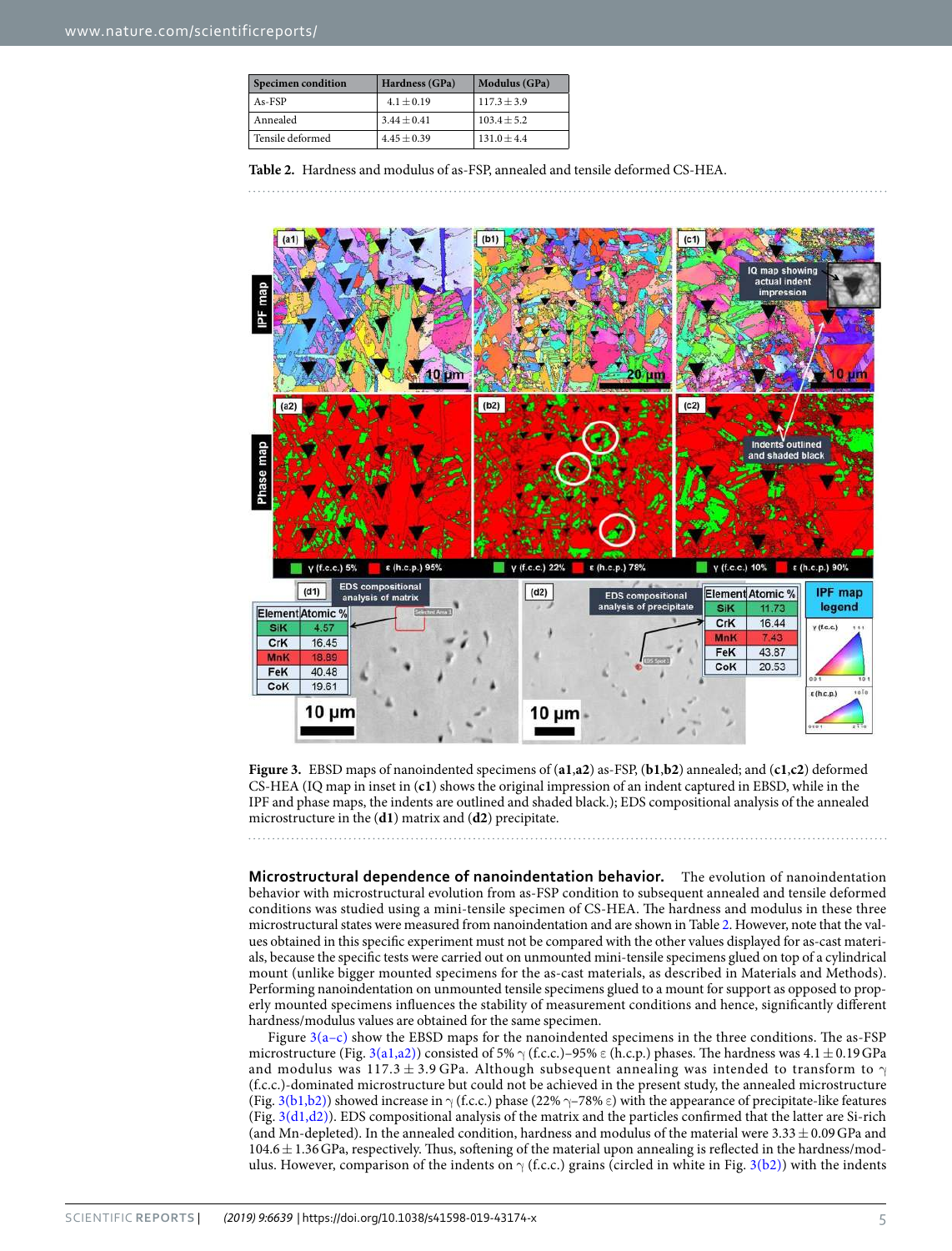

<span id="page-5-0"></span>**Figure 4.** (**a)** EBSD phase maps and hardness-modulus plots as a function of specimen condition in as-cast and annealed Cu-HEA (**b**) EBSD IQ and phase maps showing transformation around indent in a coarse-grained f.c.c. microstructure of Cu-HEA (**c**) IPF maps and phase maps showing the effect of grain size in FSP-annealed  $Cu-HEA$ 

on  $\varepsilon$  (h.c.p.) grains suggests that both phases in the dual-phase microstructure have similar properties. While a few earlier studies discussed nanoindentation of h.c.p. materials like Mg and Ti[51](#page-9-16)[–53](#page-9-17), revealing the difference in inherent deformability characteristics of  $\gamma$  (f.c.c.) and  $\varepsilon$  (h.c.p.) phases in dual-phase TRIP-HEAs requires further investigation. Upon subsequent tensile deformation to failure, some γ to ε transformation occurred, with a resulting 10%  $\gamma$ –90% ε microstructure (Fig. [3\(c1,c2\)\)](#page-4-1). This transformation was accompanied by increase in hardness (4.45  $\pm$  0.39 GPa) and modulus (131  $\pm$  4.4 GPa), and indicated hardening of the material during deformation. Thus, the microstructural dependence of nanoindentation behavior was captured. Therefore, the conclusion is that in addition to the intrinsic incipient plasticity resulting from alloying elements and crystal structure of phases, nanoscale deformation behavior is also responsive to thermomechanical processing and deformation; in this respect, local deformation response is similar to overall deformation behavior at micro- and macro-scales. The latter similarity across different length scales could be realized because the nanoindentation technique integrates the intrinsic properties of perfect material (like theoretical strength) with plasticity effects arising out of imperfections (defects and dislocation sources).

The previous specific experiment on as-FSP, annealed and deformed CS-HEA clearly indicated the microstructural dependence of nanoindentation response in TRIP-HEAs. Phase and grain evolution are important to determine the overall mechanical response (for example, tensile behavior) and more so for local plastic deformation characteristics, as studied in nanoindentation. Figure [4](#page-5-0) elaborates further on the microstructural effects on nanoindentation behavior, this time using Cu-HEA as an example.

Figure  $4(a)$  shows phase evolution with annealing in the as-cast Cu-HEA and the corresponding change in hardness and modulus from nanoindentation. Annealing led to transformation to 100% γ (f.c.c.) microstructure (from 85%  $\gamma$ –15%  $\varepsilon$  in the as-cast condition), accompanied by increase in both hardness and modulus. This is an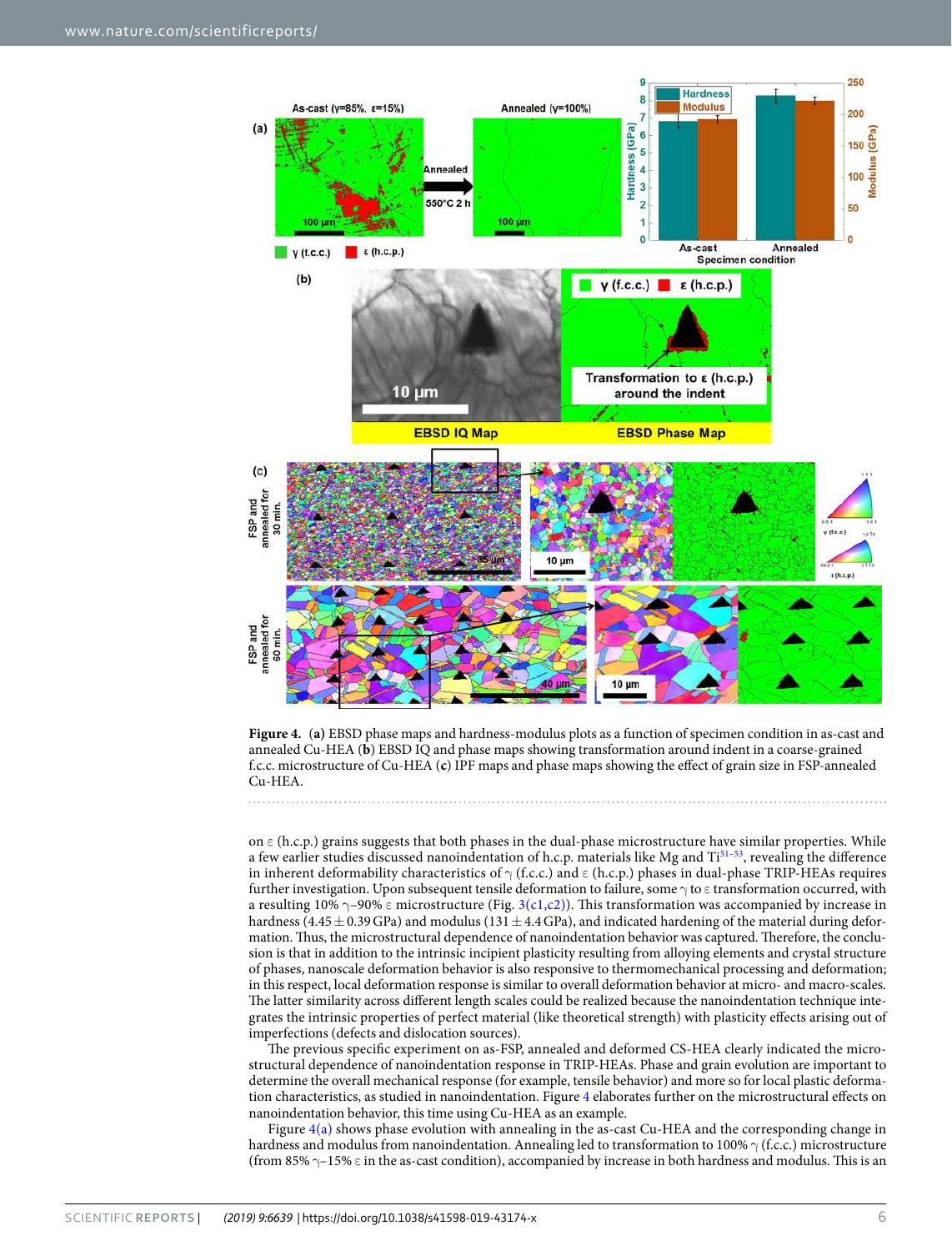

<span id="page-6-0"></span>**Figure 5.** Comparison of present TRIP-HEAs with literature<sup>[57–](#page-9-20)[63](#page-9-21)</sup>; properties of fused silica measured using the present instrument are included for reference.

interesting observation considering that annealing generally causes softening of the material (as also observed in the specific experiment on CS-HEA in Fig. [3](#page-4-1)). Hence, the effect of nanoindentation on phase transformation must be considered. Annealing leads to coarser, softer  $\gamma$  (f.c.c.) in as-cast Cu-HEA (Fig. [4\(a\)\)](#page-5-0). Since this annealed  $γ$  (f.c.c.) is easier to plasticize, the probability of transformation to ε (h.c.p.) martensite beneath the indenter is higher in this condition. When martensitic transformation occurs due to nanoindentation, this accounts for the increased hardness measured by nanoindentation. Here, it must be mentioned that capturing the occurrence of phase transformation due to nanoindentation depends on the spread of the transformed zone. The transformed zone spreads to the surface and is clearly visible around the indent only in certain cases, especially when a higher indentation depth limit (1000–2000 nm) is used. Such an example in coarse grained f.c.c. microstructure of Cu-HEA is shown in Fig. [4\(b\)](#page-5-0), where the plastic zone around the indent is revealed to be  $\epsilon$  (h.c.p.) martensite by the EBSD phase map, i.e. the transformed zone was large enough to spread to the surface around the indent. In some other cases, the transformed zone beneath the indenter was not captured in the 2D EBSD map of the surface and 3D imaging of the region beneath the indenter would be required to capture the transformed zone due to nanoindentation.

Figure  $4(c)$  shows another example of the effect of grain size from FSP and annealed specimens of Cu-HEA. Again, note that these results illustrate an example of microstructural dependence and should not be compared with other hardness values reported elsewhere in the paper because unmounted specimens were used here. The EBSD IPF maps and phase maps (with nanoindents outlined and shaded in black) in Fig. [4\(c\)](#page-5-0) confirm that due to finer grain size in the 30 min. annealed specimen than the 60 min. annealed specimen, each nanoindent covered multiple grains in the former but only one or two grains in the latter. More importantly, each indent fell on multiple intersecting grain boundaries on the 30 min. annealed specimen; while, indents in the 60 min. annealed specimen were mostly in the grain interior or at most partly on the grain boundary between two grains. Thus, the polycrystalline effect (effect of grain boundaries) influences hardness, since indenting on the grain boundaries is harder than the grain interior. As a result, higher hardness was obtained in the 30 min. annealed specimen  $(4.06 \pm 0.52$  GPa) than in the 60 min. annealed specimen  $(3.5 \pm 0.16$  GPa). Also, elastic modulus was higher in the 30 min. annealed specimen (142  $\pm$  11.1 GPa) than in the 60 min. annealed specimen (126.8  $\pm$  4.2 GPa).

Finally, worth mentioning is that nanoindentation behavior is also influenced by crystallographic texture effects[54](#page-9-18)[,55](#page-9-19) and interfaces other than grain boundaries (e.g., phase and twin boundaries), although these aspects were not studied in detail in the present study.

**Comparison of present TRIP-HEAs with literature.** Figure [5](#page-6-0) compares the elastic modulus-hardness combination of the present TRIP-HEAs with nanoindentation results on HEAs reported in literature. The comparison with literature is based on studies performed at similar strain rate (with present experiments performed at a strain rate of  $5 \times 10^{-2}$  s<sup>-1</sup>), to maintain consistency with present results. Clearly, all three TRIP-HEAs show higher hardness compared to other reported HEAs. However, Al-HEA and Cu-HEA also exhibit excellent elastic modulus-hardness combinations (around 200 GPa modulus with 7 GPa hardness). Further, 221.8 GPa modulus with 8.28 GPa hardness in Cu-HEA could be realized by annealing the as-cast material, which to date is the best modulus-hardness combination obtained in HEAs from nanoindentation. The modulus of CS-HEA was lower than Al-HEA and Cu-HEA. However, CS-HEA demonstrated the highest strain rate sensitivity (Fig. [1\(e\)\)](#page-2-0) and seemed to possess higher intrinsic ductility. Al-HEA also evinced sustained elastoplastic behavior with greater shear strength. Therefore, clearly, the intrinsic elastic-plastic behavior of these alloys is interesting. The excellent tensile response of these alloys (depending on thermo-mechanical processing) has been reported<sup>[6](#page-8-4),[7](#page-8-13)</sup>. While the potential of these TRIP-HEAs as candidates for structural materials was already established from the earlier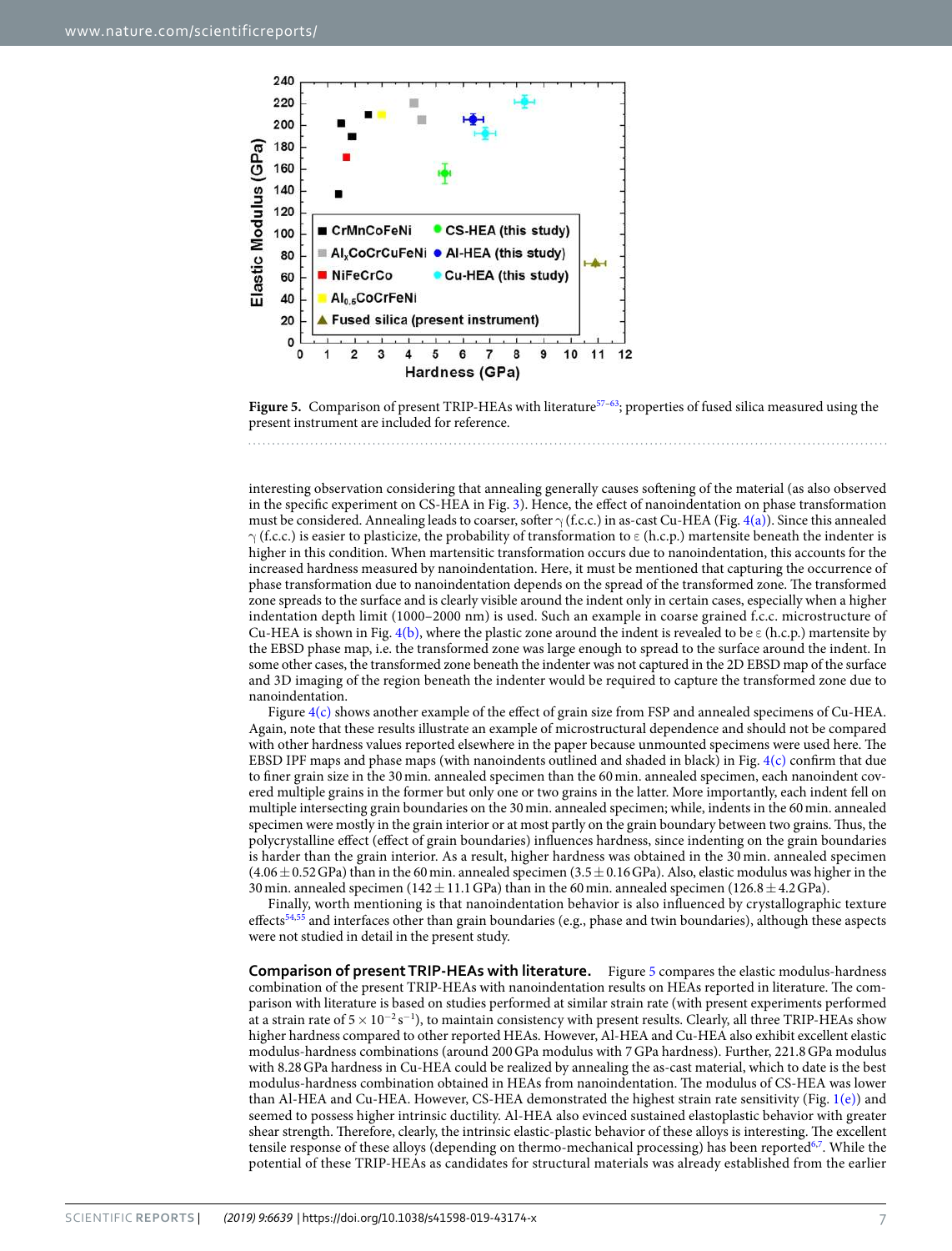<span id="page-7-0"></span>

| Alloy  | Processing<br>condition | <b>Tool rotation</b><br>rate (RPM) | <b>Traverse speed</b><br>(mm/min) | Plunge<br>depth (mm) | Tilt<br>angle $(°)$ |
|--------|-------------------------|------------------------------------|-----------------------------------|----------------------|---------------------|
| CS-HEA | Pass 1                  | 350                                | 50.8                              | 3.65                 |                     |
| Cu-HEA | Pass 1                  | 350                                | 50.8                              | 3.65                 |                     |
|        | Pass 2                  | 150                                | 50.8                              | 3.70                 |                     |

**Table 3.** Friction stir processing parameters used in the present study.

studies, the remarkable deformation behavior of these alloys at the local (nano) scale is evident from the present study, and strengthens the hypothesis that the scope for tuning these alloys to obtain enhanced properties is immense.

#### **Conclusions**

Nanoindentation study of the three TRIP-HEAs in the present investigation revealed that each of these alloys offers unique advantages with respect to nanoscale deformation behavior. Al-HEA and Cu-HEA exhibited higher hardness-modulus combinations than other reported HEAs. By annealing the as-cast Cu-HEA, we were able to obtain exceptional properties of 8.28 GPa hardness, with 221.8 GPa modulus. CS-HEA also demonstrated higher hardness than other HEAs, although its elastic modulus is low. However, CS-HEA proved to have the highest strain rate sensitivity. CS-HEA and Al-HEA showed similar elastoplastic behavior. While CS-HEA probably has higher intrinsic ductility than Al-HEA, Al-HEA exhibited higher maximum shear strength. Specific nanoindentation comparison of as-FSP, annealed and deformed specimens in CS-HEA confirmed that the nanoscale deformation behavior not only is dependent on alloy chemistry and crystal structure, but it is also responsive to thermomechanical processing and deformed state; the latter characteristic confirmed microstructure dependence of deformation mechanisms across various length scales.

#### **Materials and Methods**

**Materials.** Nominal compositions (in at. %) of HEAs in the present study were  $Fe_{40}Mn_{20}Co_{20}Cr_{15}Si_5$ (CS-HEA),  $Fe_{39}Mn_{20}Co_{20}Cr_{15}Si_5Al_1$  (Al-HEA) and  $Fe_{38.5}Mn_{20}Co_{20}Cr_{15}Si_5Cu_{1.5}$  (Cu-HEA). The alloys were produced by vacuum arc-casting in a cold copper crucible, using pure metals and ingot dimensions of  $300 \times 100 \times 6$  mm<sup>3</sup>. The chamber was backfilled with argon to 1 atm. prior to each melt.

**Friction stir processing (FSP), annealing and tensile deformation.** Single-pass FSP of as-cast CS-HEA and double-pass (two overlapping runs) FSP of Cu-HEA were performed using a W-Re tool, with the parameters specified in Table [3](#page-7-0). Tool dimensions were 12 mm shoulder diameter with tapered pin, 7.5 mm root diameter, 6 mm pin tip diameter and 3.5 mm pin length.

A flat rectangular dog bone-shaped mini-tensile specimen with gage length 5 mm, width 1.25 mm, and thickness 1 mm was machined from 1 mm below the surface from the stirred region of the as-FSP CS-HEA material using a mini computer numerical control (CNC) machine. This mini-tensile specimen was used for nanoindentation in as-FSP and subsequent annealed and tensile deformed conditions.

Annealing of the as-FSP mini-tensile specimen of CS-HEA (showing  $\epsilon$  (h.c.p.) microstructure) was performed at 850 °C for 30 min. with the objective of obtaining  $\gamma$  (f.c.c.) in the microstructure. Subsequent room temperature tensile test to failure of the annealed specimen (intended to transform back to fully ε (h.c.p.) microstructure) was done in a mini-tensile tester at an initial strain rate of  $10^{-3} s^{-1}$ . Annealing of as-cast Cu-HEA was performed at 550 °C for 120 min. For as-FSP Cu-HEA specimen, two-step annealing was conducted. First, annealing at 900 °C for 5 min. was done to obtain  $\gamma$  (f.c.c.) matrix supersaturated with Cu. Subsequently, annealing at 500 °C was done for 30 min. and 60 min. to precipitate out Cu. The specimens were quenched in water after each annealing step.

**Nanoindentation.** Nanoindentation of TRIP-HEAs was performed using a XP-213 nanoindenter with a standard Berkovich tip with radius 50 nm and φ and β angles of 65.3° and 12.95°, respectively. The instrument was calibrated using a standard fused silica specimen. For as-cast materials (CS-HEA, Al-HEA and Cu-HEA), each test involved a 3  $\times$  3 array of indents with spacing of 10  $\mu$ m in 'x' and 'y' directions. The indentation depth limit for each indent was 400 nm, and average hardness from each test was obtained from the 200–300 nm depth range. Average values and standard deviation for each specimen were calculated based on all 9 indents. Strain rate was  $5 \times 10^{-2}$  s<sup>-1</sup>. Strain rate sensitivity (m) was calculated as a result of tests performed at strain rates of  $1 \times 10^{-2}$  s<sup>-1</sup>,  $5 \times 10^{-2}$  s<sup>-1</sup>,  $1 \times 10^{-1}$  s<sup>-1</sup>,  $5 \times 10^{-1}$  s<sup>-1</sup> and  $1 \times 10^{0}$  s<sup>-1</sup> and using the same parameters. The 'm' value was calculated by the procedure described by Song et al.<sup>[56](#page-9-22)</sup>. For all these tests, a rectangular block specimen with dimensions at least  $17 \text{ mm} \times 8 \text{ mm} \times 5 \text{ mm}$  was used in the mounted condition. Nanoindentation was also performed on as-cast and annealed Cu-HEA specimen using similar specimens and identical testing parameters.

A specific nanoindentation experiment on CS-HEA compared the nanoindentation behavior of as-FSP, annealed and deformed microstructure using a rectangular mini-tensile specimen. The same mini-tensile specimen was used for testing in the three different conditions, and the specimen was glued on top of a cylindrical mount to perform the nanoindentation test. The same parameters were used for nanoindentation testing at a strain rate of  $5 \times 10^{-2}$  s<sup>-1</sup>. Results were based on multiple indents (9 or more).

FSP and annealed specimens of Cu-HEA were also tested by nanoindentation to obtain insight of the effect of  $\gamma$  (f.c.c.) grain size on hardness and modulus. Strain rate was  $5 \times 10^{-2}$  s<sup>-1</sup>. However, these tests were performed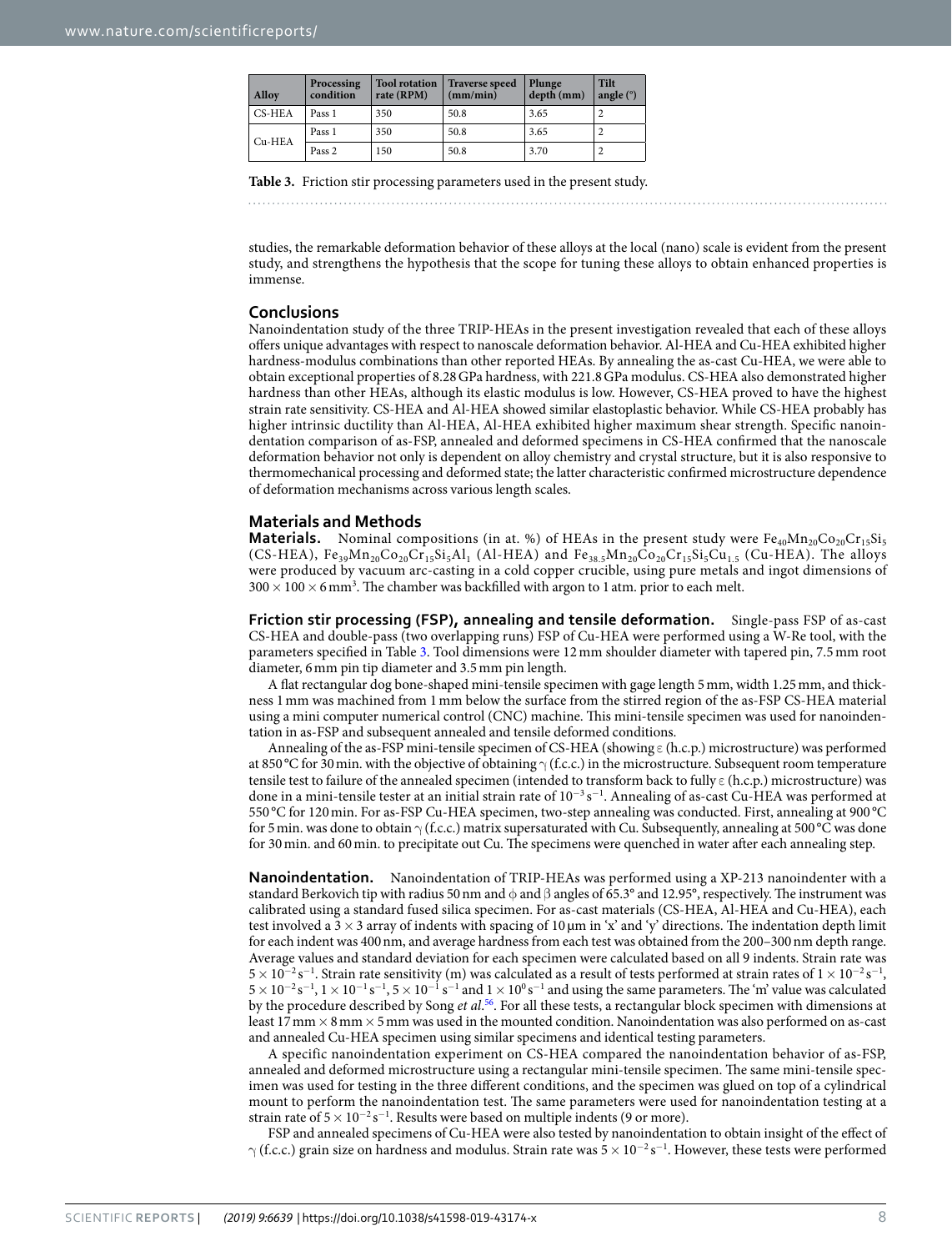on mini-tensile specimens glued on top of a cylindrical mount. Also, the indentation depth limit for these tests was 1000 nm.

**Microstructural Characterization.** Electron backscatter diffraction (EBSD) characterization of as-cast, as-FSP, annealed and tensile deformed specimens (before and after nanoindentation) was carried out on FEI Nova NanoSEM 230 with Hikari Super EBSD detector and an operating voltage of 20 kV. TEAM<sup>TM</sup> EBSD analysis system was used for EBSD data acquisition, and TSL OIM Version 8 software was used for data analysis. Typical scan area and step size of EBSD acquisition were  $75 \,\mu m \times 60 \,\mu m$  and  $0.2 \,\mu m$ , respectively.

#### **Data Availability**

The raw/processed data required to reproduce these findings cannot be shared at this time as the data also forms part of an ongoing study.

#### **References**

- <span id="page-8-0"></span> 1. Li, Z., Pradeep, K. G., Deng, Y., Raabe, D. & Tasan, C. C. Metastable high-entropy dual-phase alloys overcome the strength-ductility trade-off. Nature **534**, 227–230 (2016).
- 2. Li, Z. & Raabe, D. Strong and ductile non-equiatomic high-entropy alloys: Design, processing, microstructure, and mechanical properties. JOM **69**, 2099–2106 (2017).
- <span id="page-8-1"></span> 3. Li, Z., Tasan, C. C., Pradeep, K. G. & Raabe, D. A TRIP-assisted dual-phase high-entropy alloy: Grain size and phase fraction effects on deformation behavior. Acta Mater. **131**, 323–335 (2017).
- <span id="page-8-2"></span> 4. Lilensten, L. et al. Design and tensile properties of a bcc Ti-rich high-entropy alloy with transformation-induced plasticity. Mater. Res. Lett. **5**, 110–116 (2017).
- <span id="page-8-4"></span><span id="page-8-3"></span> 5. Zhang, L. et al. Phase transformations in body-centered cubic NbxHfZrTi high-entropy alloys. Mater. Char. **142**, 443–448 (2018). 6. Nene, S. S. et al. Reversed strength-ductility relationship in microstructurally flexible high entropy alloy. Scripta Mater. **154**, 163–167
- (2018).
- <span id="page-8-13"></span> 7. Nene, S. S. et al. Unexpected strength-ductility response in an annealed, metastable, high-entropy alloy. Appl. Mater. Today **13**, 198–206 (2018).
- <span id="page-8-5"></span> 8. Nene, S.S. et al. Microstructural flexibility assisted design and concurrent deformation behavior of metastable high entropy alloys. Manuscript submitted (2018).
- <span id="page-8-6"></span> 9. Feng, Z.-Q., He, Q.-C., Zeng, Q. & Joli, P. Theory of nanoindentation. In Handbook of Nanophysics: Functional Nanomaterials (ed. Sattler, K. D.) Ch. 26, pp. 1–15 (CRC Press, Taylor and Francis Group, 2010).
- 10. Tadmor, E. B., Miller, R. & Phillips, R. Nanoindentation and incipient plasticity. J. Mater. Res. **14**, 2233–2250 (1999).
- 11. Xu, C., Liu, C. & Wang, H. Incipient plasticity of diamond during nanoindentation. RSC Adv. **7**, 36093–36100 (2017).
- 12. Sansoz, F. & Dupont, V. Nanoindentation and plasticity in nanocrystalline Ni nanowires: A case study in size effect mitigation. Scripta Mater. **63**, 1136–1139 (2010).
- 13. Nomura, K.-I., Chen, Y.-C., Kalia, R. K., Nakano, A. & Vashishta, P. Defect migration and recombination in nanoindentation of silica glass. Appl. Phys. Lett. **99**, 111906-1–111906-3 (2011).
- 14. Ma, Y., Feng, Y. H., Debela, T. T., Peng, G. J. & Zhang, T. H. Nanoindentation study on the creep characteristics of high-entropy alloy films: fcc versus bcc structures. Int. J. Refract. Metal. Hard Mater. **54**, 395–400 (2016).
- <span id="page-8-7"></span> 15. Jiao, Z.-M. et al. Plastic deformation of Al0.3CoCrFeNi and AlCoCrFeNi high-entropy alloys under nanoindentation. J. Mater. Eng. Perform. **24**, 3077–3083 (2015).
- <span id="page-8-8"></span> 16. Nix, W. D. & Gao, H. Indentation size effects in crystalline materials: A law for strain gradient plasticity. J. Mech. Phys. Solids **46**, 411–425 (1998).
- 17. Gerberich, W. W., Tymiak, N. I., Grunlan, J. C., Horstemeyer, M. F. & Baskes, M. I. Interpretations of indentation size effects. J. Appl. Mech. **69**, 433–442 (2002).
- 18. Mirshams, R. A. & Parakala, P. Nanoindentation of nanocrystalline Ni with geometrically different indenters. Mater. Sci. Eng. A **372**, 252–260 (2004).
- 19. Mirshams, R. A., Zhao, Z. & Wang, Z. Experimental analysis and computational modeling of pile-up formation in nanoindentation. Mex. J. Mater. Sci. Eng. **1**, 1–11 (2014).
- 20. Pothapragada, R. M., Mirshams, R. A. & Vadlakonda, S. Effect of pile-up in nanoindentation of micro and nano crystalline Ni using FEM. Mater. Res. Soc. Symp. Proc. **880E**, BB7.9.1–BB7.9.6 (2005).
- 21. Mirshams, R. A. & Pothapragada, R. M. Correlation of nanoindentation measurements of nickel made using geometrically different indenter tips. Acta Mater. **54**, 1123–1134 (2006).
- 22. Liu, M., Lu, C. & Tieu, A. K. Crystal plasticity finite element method modelling of indentation size effect. Int. J. Solid. Struct. **54**, 42–49 (2015).
- 23. Wang, Y., Raabe, D., Klüber, C. & Roters, F. Orientation dependence of nanoindentation pile-up patterns and of nanoindentation microtextures in copper single crystals. Acta Mater. **52**, 2229–2238 (2004).
- <span id="page-8-9"></span>24. Muthupandi, G. et al. Pile-up and sink-in nanoindentation behaviors in AlCoCrFeNi multi-phase high entropy alloy. Mater. Sci. Eng. A **696**, 146–154 (2017).
- <span id="page-8-10"></span> 25. Jaya, B. N. et al. Microscale fracture behavior of single crystal silicon beams at elevated temperatures. Nano Lett. **16**, 7597–7603 (2016).
- 26. Jaya, B. N., Jayaram, V. & Biswas, S. K. A new method for fracture toughness determination of graded (Pt,Ni)Al bond coats by microbeam bend tests. Phil. Mag. **92**, 3326–3345 (2012).
- 27. Gerberich, W. W., Stauffer, D. D., Beaber, A. R. & Mook, W. M. Connectivity between plasticity and brittle fracture: an overview from nanoindentation studies. Proc. I. Mech. E. **221**, 139–156 (2009).
- 28. Kulshreshtha, P. K., Youssef, K. M. & Rozgonyi, G. Nano-indentation: A tool to investigate crack propagation related phase transitions in PV silicon. Sol. Energy Mater. Sol. Cells **96**, 166–172 (2012).
- 29. Pejman, R., Salehi, S. H. & Salehi, M. Numerical study of interfacial crack growth effects on nanoindentation mechanical properties in presence of pre-existing defect. Thin Solid Films **545**, 408–413 (2013).
- 30. Vehoff, H. From in situ crack growth tests to nanoindentation in UFG materials. Modelling Simul. Mater. Sci. Eng. **15**, S313–S323  $(2007)$
- <span id="page-8-11"></span> 31. Yang, F., Saxena, A. & Riester, L. Use of the nanoindentation technique for studying microstructure/crack interactions in the fatigue of 4340 steel. Met. Mater. Transac. A **29A**, 3029–3036 (1998).
- <span id="page-8-12"></span> 32. Malekmotiei, L., Samadi-Dooki, A. & Voyiadjis, G. Z. Nanoindentation study of yielding and plasticity of poly(methyl methacrylate). Macromolecules **48**, 5348–5357 (2015).
- 33. Chrobak, D., Kim, K.-H., Kurzydlowski, K. J. & Nowak, R. Nanoindentation experiments with different loading rate distinguish the mechanism of incipient plasticity. Appl. Phys. Lett. **103**, 072101-1–072101-4 (2013).
- 34. Bufford, D., Liu, Y., Wang, J., Wang, H. & Zhang, X. In situ nanoindentation study on plasticity and work hardening in aluminium with incoherent twin boundaries. Nature Comm. **5**, 4864-1–4864-8,<https://doi.org/10.1038/ncomms5864>(2014).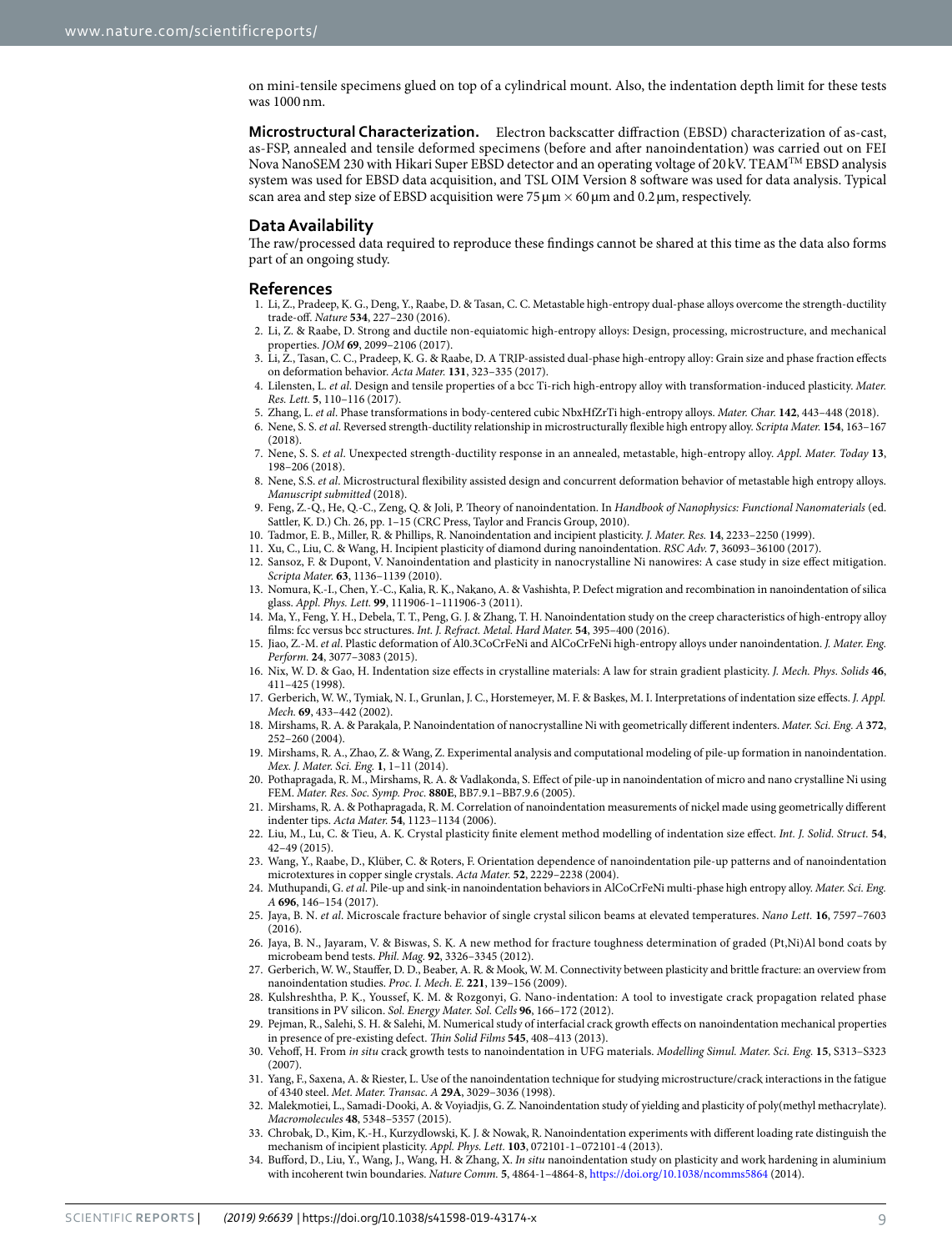- <span id="page-9-0"></span> 35. Zhu, C., Lu, Z. P. & Nieh, T. G. Incipient plasticity and dislocation nucleation of FeCoCrNiMn high-entropy alloy. Acta Mater. **61**, 2993–3001 (2013).
- <span id="page-9-1"></span> 36. Oliver, W. C. & Pharr, G. M. An improved technique for determining hardness and elastic modulus using load and displacement sensing indentation experiments. J. Mater. Res. **7**, 1564–1583 (1992).
- <span id="page-9-2"></span> 37. Doerner, M. F. & Nix, W. D. A method for interpreting the data from depth-sensing Indentation instruments. J. Mater. Res. **1**, 601–609 (1986).
- <span id="page-9-3"></span> 38. Poon, B., Rittel, D. & Ravichandran, G. An analysis of nanoindentation in elasto-plastic solids. Int. J. Solids Struct. **45**, 6399–6415 (2008).
- <span id="page-9-4"></span> 39. Volz, T., Schwaiger, R., Wang, J. & Weygand, S. M. Comparison of three approaches to determine the projected area in contact from finite element Berkovich nanoindentation simulations in tungsten. IOP Conf. Series. Mater. Sci. Eng. **257**, 012013-1-012013-11 (2017).
- <span id="page-9-5"></span>40. Sinha, S. et al. Revealing the microstructural evolution in a high entropy alloy enabled with transformation, twinning and precipitation. Materialia **6**, 100310 (2019).
- <span id="page-9-6"></span> 41. Li, X., Irving, D. L. & Vitos, L. First-principles investigation of the micromechanical properties of fcc-hcp polymorphic high-entropy alloys. Sci. Reports. **8**, 11196 (2018).
- <span id="page-9-7"></span> 42. Li, X. et al. Tensile and shear loading of four fcc high-entropy alloys: A first-principles study. Phys. Rev. B **97**, 094102-1–094102-9 (2018).
- <span id="page-9-8"></span>43. Varvenne, C., Luque, A. & Curtin, W. A. Theory of strengthening in fcc high entropy alloys. **118**, 164–176 (2016).
- <span id="page-9-9"></span>44. Tian, L. et al. Effect of strain rate on deformation behavior of AlCoCrFeNi high-entropy alloy by nanoindentation. J. Mater. Eng. Perform. **25**, 2255–2260 (2016).
- <span id="page-9-10"></span> 45. Vadalakonda, S., Banerjee, R., Puthcode, A. & Mirshams, R. Comparison of incipient plasticity in bcc and fcc metals studied using nanoindentation. Mater. Sci. Eng. A **426**, 208–213 (2006).
- <span id="page-9-12"></span>46. Suresh, S., Nieh, T.-G. & Choi, B. W. Nano-indentation of copper thin films on silicon substrates. Scripta Mater. **41**, 951–957 (1999).
- <span id="page-9-11"></span> 47. Gouldstone, A., Koh, H.-J., Zeng, K.-Y., Giannakopoulos, A. E. & Suresh, S. Discrete and continuous deformation during nanoindentation of thin films. Acta Mater. **48**, 2277–2295 (2000).
- <span id="page-9-13"></span>48. Schuh, C. A. Nanoindentation studies of materials. Mater. Today **9**, 32–40 (2006).
- <span id="page-9-14"></span>49. Li, J. et al. Elastic criterion for dislocation nucleation. Mater. Sci. Eng. A **365**, 25–30 (2004).
- <span id="page-9-15"></span> 50. Zhu, T. et al. Predictive modeling of nanoindentation-induced homogeneous dislocation nucleation in copper. J. Mech. Phys. Solids **52**, 691–724 (2004).
- <span id="page-9-16"></span>51. Kwon, J. et al. Characterization of deformation anisotropies in an  $\alpha$ -Ti alloy by nanoindentation and electron microscopy. Acta Mater. **61**, 4743–4756 (2013).
- 52. Catoor, D. et al. Incipient plasticity and deformation mechanisms in single-crystal Mg during spherical nanoindentation. Acta Mater. **61**, 2953–2965 (2013).
- <span id="page-9-17"></span> 53. Guo, T., Siska, F., Cheng, J. & Barnett, M. Initiation of basal slip and tensile twinning in magnesium alloys during nanoindentation. J. Alloy. Compd. **731**, 620–630 (2018).
- <span id="page-9-18"></span>54. Lohmuller, P. et al. Variations of the elastic properties of the CoCrFeMnNi high entropy alloy deformed by groove cold rolling. Materials **11**, 1337-1–1337-14,<https://doi.org/10.3390/ma11081337> (2018).
- <span id="page-9-19"></span> 55. Somekawa, H., Tsuru, T., Singh, A., Miura, S. & Schuh, C. A. Effect of crystal orientation on incipient plasticity during nanoindentation of magnesium. Acta Mater. **139**, 21–29 (2017).
- <span id="page-9-22"></span> 56. Song, J.-M., Shen, Y.-L., Su, C.-W., Lai, Y.-S. & Chiu, Y.-T. Strain rate dependence on nanoindentation responses of interfacial intermetallic compounds in electronic solder joints with Cu and Ag substrates. Mater. Transac. **50**, 1231–1234 (2009).
- <span id="page-9-20"></span> 57. Jiao, Z. M., Chu, M. Y., Yang, H. J., Wang, Z. H. & Qiao, J. Q. Nanoindentation characterised plastic deformation of a Al0.5CoCrFeNi high entropy alloy. Mater. Sci. Tech. **31**, 1244–1249 (2015).
- 58. Haglund, A., Koehler, M., Catoor, D., George, E. P. & Keppens, V. Polycrystalline elastic moduli of a high-entropy alloy at cryogenic temperatures. Intermetallics **58**, 62–64 (2015).
- 59. Maier-Kiener, V., Schuh, B., George, E. P., Clemens, H. & Hohenwarter, A. Nanoindentation testing as a powerful screening tool for assessing phase stability of nanocrystalline high-entropy alloys. Mater. Des. **115**, 479–485 (2017).
- 60. Sun, Y. et al. Local mechanical properties of AlxCoCrCuFeNi high entropy alloy characterized using nanoindentation. Intermetallics **93**, 85–88 (2018).
- 61. Wu, D., Jang, J. S. C. & Nieh, T. G. Elastic and plastic deformations in a high entropy alloy investigated using a nanoindentation method. Intermetallics **68**, 118–127 (2016).
- 62. Zaddach, A. J., Niu, C., Koch, C. C. & Irving, D. L. Mechanical properties and stacking fault energies of NiFeCrCoMn high-entropy alloy. JOM **65**, 1780–1789 (2013).
- <span id="page-9-21"></span> 63. Gludovatz, B., George, E. P. & Ritchie, R. O. Processing, microstructure and mechanical properties of the CrMnFeCoNi highentropy alloy. JOM **67**, 2262–2270 (2015).

#### **Acknowledgements**

The work was carried out under the cooperative agreement of the University of North Texas with U.S. Army Research Laboratory (W911NF-18-2-0067). The authors thank Materials Research Facility (MRF) at University of North Texas for access to microscopy facilities.

#### **Author Contributions**

S.S., R.A.M., T.W., S.S.N., M.F., K.L., R.S.M. designed the research. S.S., S.S.N., M.F. K.L. processed and characterized the alloys. S.S. and T.W. performed nanoindentation experiments. S.S., R.A.M., T.W., S.S.N., M.F., K.L., R.S.M. analyzed the results. S.S., R.A.M. and R.S.M. drafted the manuscript. All authors discussed the results and contributed to the final manuscript.

#### **Additional Information**

**Competing Interests:** The authors declare no competing interests.

**Publisher's note:** Springer Nature remains neutral with regard to jurisdictional claims in published maps and institutional affiliations.